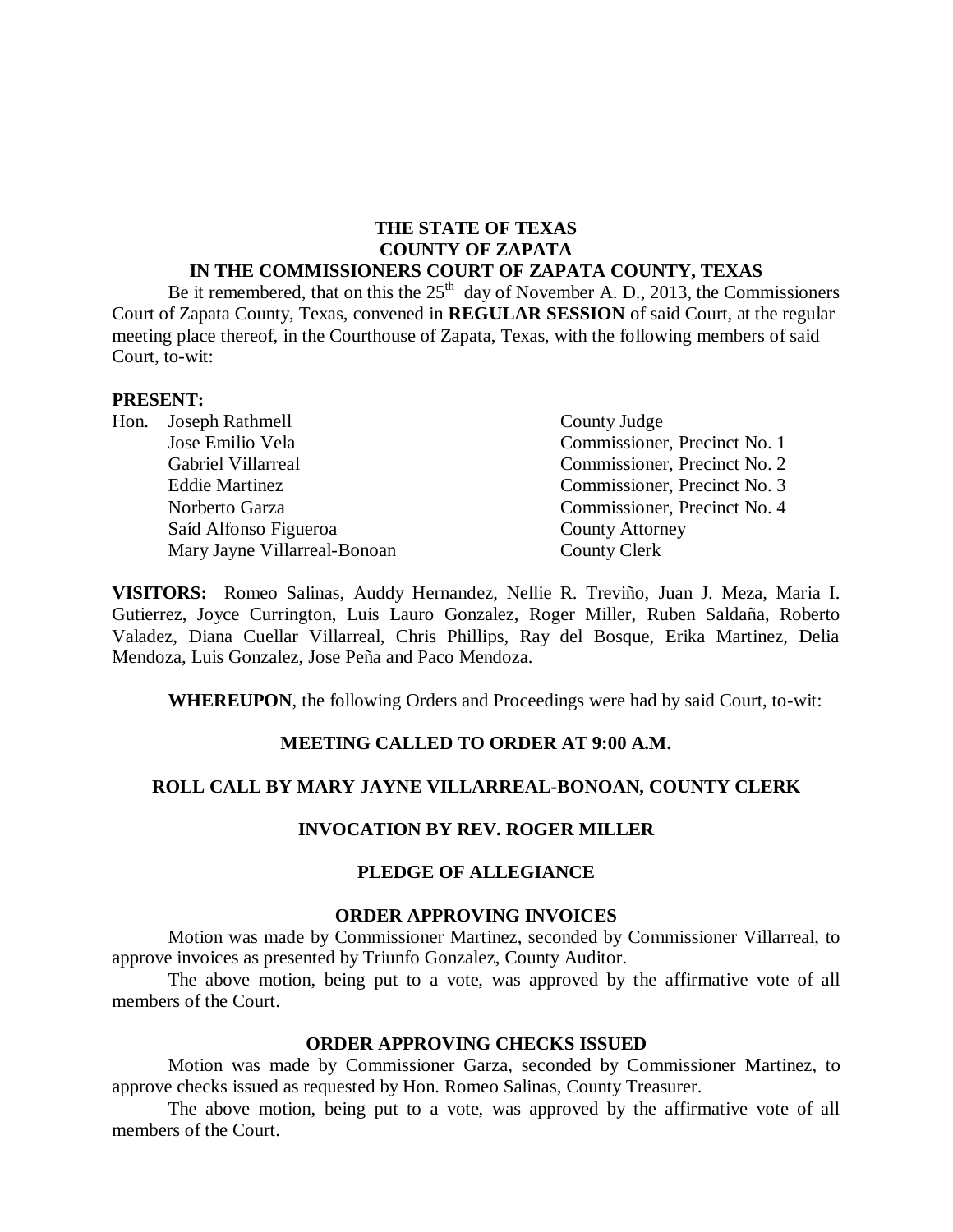## **PRESENTATION BY CHRIS PHILLIPS OF HYDRO PRO SOLUTIONS ON WATER METER CHANGE-OUT PROGRAM**

Mr. Chris Phillips of Hydro Pro Solutions addressed the Court regarding a water meter change-out program. He presented the Court with an Economic Analysis for the Automated Metering Project. Said analysis was run to determine financial benefits from the implementation of an Automated Meter Reading project. The County is presently experiencing a 32.74% unaccounted for water loss. Half of all unaccounted for water loss experienced by a water utility is due to water passing through unaccurate meters without being measured. Mr. Phillips stated that the water loss is the result of aging water meters. The projected average annual loss is approximately \$280,737.28. The new automated metering system would recover approximately \$255,041.70 annually. The average cost of the project is 1.2 million dollars. Carlos Treviño, Water Plant Manager, stated that in the last 7 years, about 90% of the meters have been replaced. Commissioner Vela suggested that commercial meters be changed out first. This item will appear as an action item at the next meeting.

### **ORDER ADOPTING TCDRS RETIREMENT ASSESSMENT PLAN FOR YEAR 2014**

Motion was made by Commissioner Martinez, seconded by Commissioner Garza, to adopt the TCDRS Retirement Assessment Plan for Year 2014 as requested by Nellie R. Treviño, Personnel Director.

The above motion, being put to a vote, was approved by the affirmative vote of all members of the Court.

### **ORDER APPROVING THE OPENING OF NEW CHECKING ACCOUNT FOR ZAPATA COUNTY SHERIFF'S DEPARTMENT TO COMPLY WITH STATE FORFEITURE GUIDELINES UNDER CHAPTER 59 OF TEXAS LOCAL GOVERNMENT CODE**

Motion was made by Commissioner Martinez, seconded by Commissioner Garza, to approve the opening of a new checking account for the Zapata County Sheriff's Department to comply with State Forfeiture guidelines under Chapter 59 of the Texas Local Government Code as requested by Alonso Lopez, County Sheriff.

The above motion, being put to a vote, was approved by the affirmative vote of all members of the Court.

### **ORDER APPROVING AMENDMENT TO ZAPATA COUNTY WATER SYSTEMS ORDINANCE**

Motion was made by Commissioner Villarreal, seconded by Commissioner Martinez, to approve the amendment to Zapata County Water Systems Ordinance prepared by Jeff Snowden, Water System Consultant, as requested by Carlos Treviño, Jr., Water Plant Manager.

The above motion, being put to a vote, was approved by the affirmative vote of all members of the Court.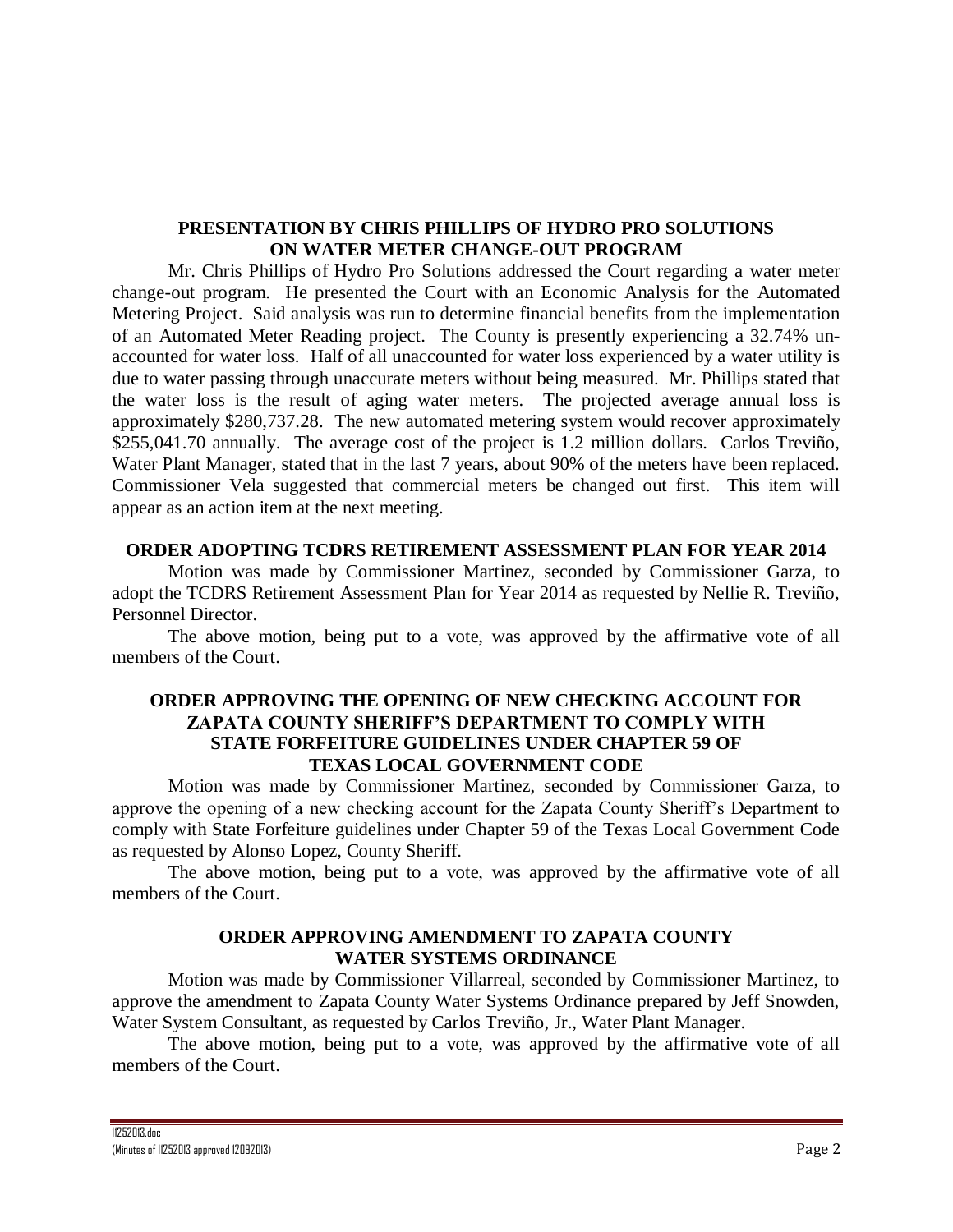## **ORDER APPROVING ROBERT VALDEZ AS THE NEW COUNTY EXTENSION AGENT**

Motion was made by Commissioner Villarreal, seconded by Commissioner Garza, to approve Robert Valdez, the recommended candidate for the County Extension Agent-Agriculture and Natural Resource position serving Zapata County effective December 1, 2013 and continuing support of \$18,373.00 for the county position of the agent's salary as requested by Ruben J. Saldaña, Texas Agrilife Extension.

The above motion, being put to a vote, was approved by the affirmative vote of all members of the Court.

## **ORDER APPROVING USE OF OSWALDO H. AND JUANITA G. RAMIREZ EXHIBIT HALL FOR PROSPECT SHOW**

Motion was made by Commissioner Vela, seconded by Commissioner Garza, to approve the use of the Oswaldo H. and Juanita G. Ramirez Exhibit Hall on January 4, 2014 for a Prospect Show as requested by Fernando Rodriguez, ZCISD, FFA & 4H.

The above motion, being put to a vote, was approved by the affirmative vote of all members of the Court.

# **ORDER APPROVING REQUEST TO USE OSWALDO H. AND JUANITA G. RAMIREZ EXHIBIT HALL FOR STOCK SHOW**

Motion was made by Commissioner Garza, seconded by Commissioner Martinez, to approve the use of the Oswaldo H. and Juanita G. Ramirez Exhibit Hall on December 14 and 15, 2013 for a stock show as requested by Corando Barrera.

The above motion, being put to a vote, was approved by the affirmative vote of all members of the Court.

# **ORDER APPROVING USE OF LITTLE LEAGUE SOFTBALL FIELDS FOR CLASH OF THE CLASSES SOFTBALL TOURNAMENT**

Motion was made by Commissioner Garza, seconded by Commissioner Martinez, to approve the use of the Little League Softball Fields, two behind Catholic Church and two at Romeo T. Flores Park, for the Clash of the Classes Softball Tournament as requested by Corando Barrera.

The above motion, being put to a vote, was approved by the affirmative vote of all members of the Court.

## **ORDER APPROVING PAYMENT 3 AND 4 FOR 2013 BASSMASTER HOST FEE APPROVED AUGUST 13, 2012**

Motion was made by Commissioner Garza, seconded by Commissioner Martinez, to approve payment 3 and 4 for the 2013 BassMaster host fee approved August 13, 2012 in the amount of \$12,500.00 as requested by Francisco Mendoza, Zapata County Chamber of Commerce.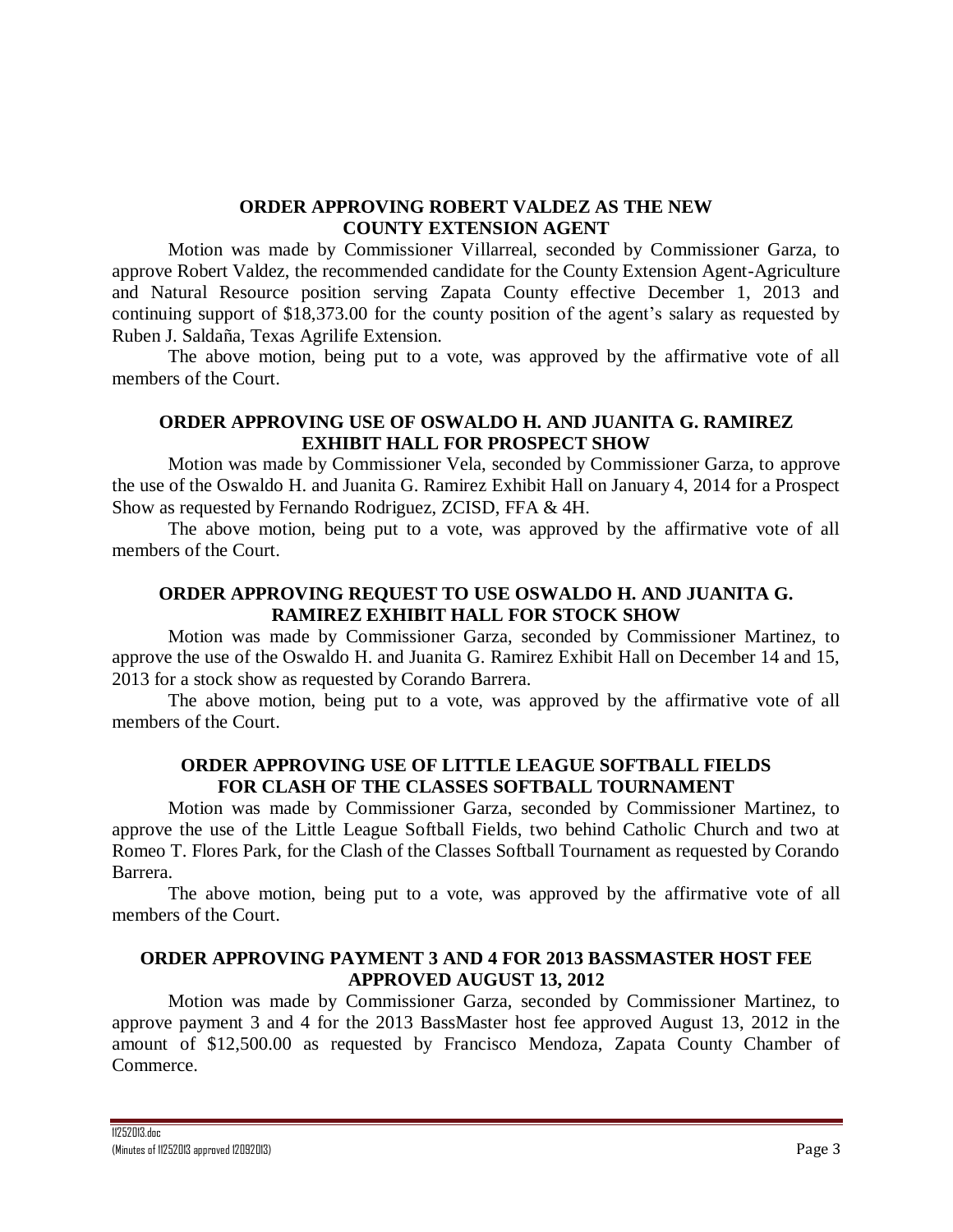The above motion, being put to a vote, was approved by the affirmative vote of all members of the Court.

#### **ORDER APPROVING STREET LIGHTS AND HUMPS**

Motion was made by Commissioner Martinez, seconded by Commissioner Garza, to approve the following street lights:

a. 1008 Delmar Street (Zapata town site)

b. 170 Veleño Street

as requested by Hon. Jose E. Vela, Commissioner Pct. 1

The above motion, being put to a vote, was approved by the affirmative vote of all members of the Court.

Motion was made by Commissioner Martinez, seconded by Commissioner Garza, to approve the installation of a street hump at 2185 Retama Drive (Falcon Lake Estates East) as requested by Hon. Jose E. Vela, Commissioner Pct. 1.

The above motion, being put to a vote, was approved by the affirmative vote of all members of the Court.

Motion was made by Commissioner Martinez, seconded by Commissioner Garza, to approve a street light at 2306 Alamo Street in Zapata as requested by Hon. Eddie Martinez, Commissioner Pct. 3.

The above motion, being put to a vote, was approved by the affirmative vote of all members of the Court.

Motion was made by Commissioner Martinez, seconded by Commissioner Garza, to approve a speed hump at 5414 S. Siesta Lane (Siesta Shores) as requested by Hon. Eddie Martinez, Commissioner Pct .3.

The above motion, being put to a vote, was approved by the affirmative vote of all members of the Court.

Motion was made by Commissioner Martinez, seconded by Commissioner Garza, to approve the street light at the following addresses:

a. 1311 Mier

b. 1015 Medina

as requested by Hon. Norberto Garza, Commissioner Pct. 4.

The above motion, being put to a vote, was approved by the affirmative vote of all members of the Court.